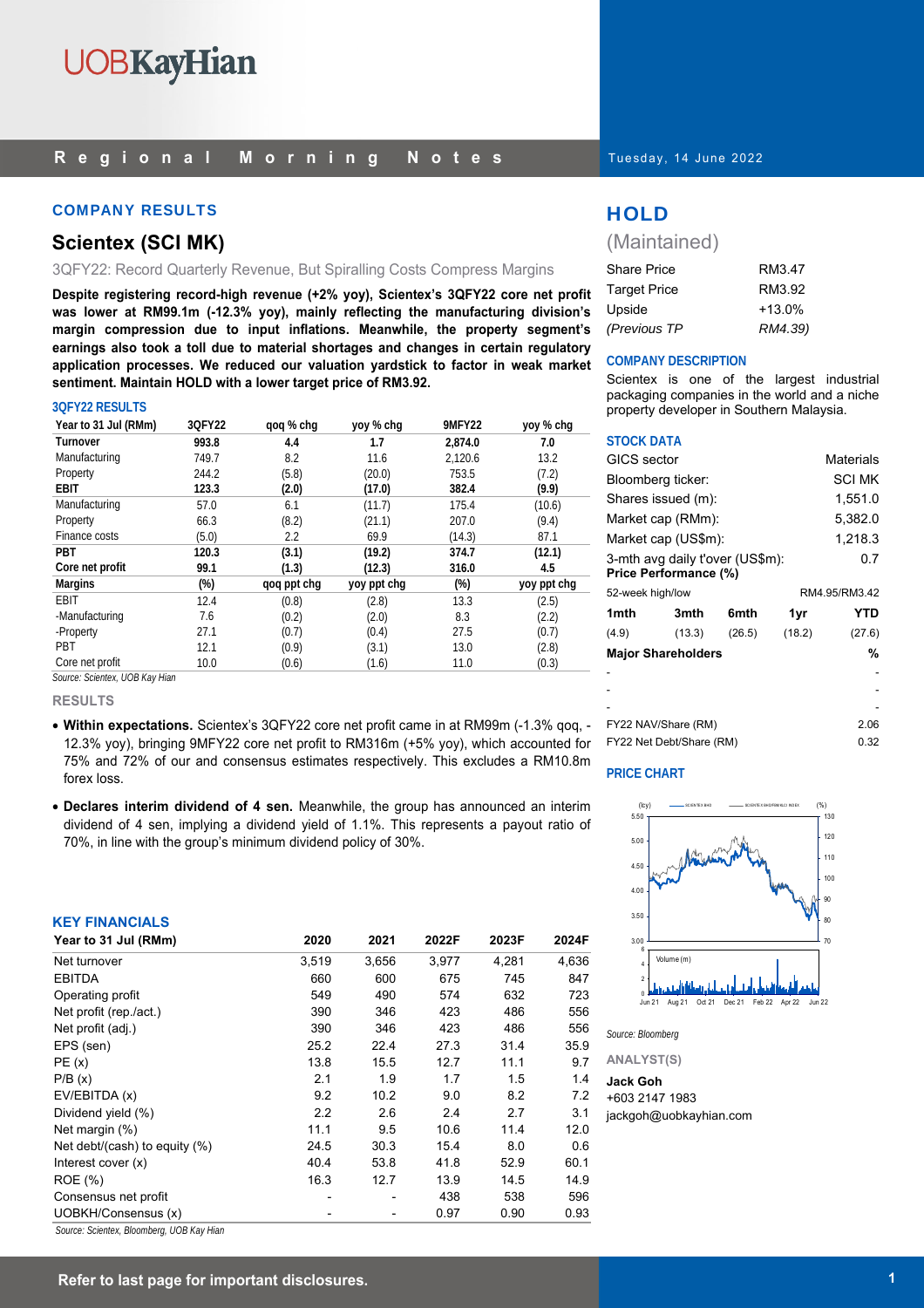## **UOBKayHian**

#### **Regional Morning Notes**

- **Manufacturing: Margin compression in the consumer packaging business despite resilient revenue growth.** In 3QFY22, manufacturing revenue was relatively higher at RM750m (+11.6% yoy) but EBIT declined to RM57m (-11.7% yoy). The lower EBIT mainly reflects lower margin (-2.0% yoy) as the group's packaging business continues to face challenges from rising raw material cost and surging freight rate due to global shortages of shipping containers. Despite a record-higher revenue, we understand that the precipitous surge of raw material prices (particularly resin) and elevating freight cost have dealt unforeseen earnings disruptions, causing the manufacturing segment's EBIT margin to largely reduce (-2.0% yoy) in 3QFY22.
- **Property: Facing headwinds from material shortages and regulatory processes.**  Scientex's property segment's revenue came in at RM244.2m (-5.8% qoq, -20.0% yoy) with lower EBIT of RM66.3m (-21.1% yoy). The lower revenue was mainly attributed to the deferment of the issuance of Certificate of Completion & Compliance (CCC) for Scientex's projects in the Southern region due to material shortages. In 3QFY22, Scientex launched RM355m worth of new properties with unbilled sales standing at RM1.1b (2QFY22: RM1b). Management alluded that demand for property launches is stable in 9MFY22 with take-up rate of about 75%. The group also intends to launch a total of 6,000 property units across 24 launches worth about RM1.7b within FY22.

#### **STOCK IMPACT**

- **Recovery gains pace amid progressive economic reopening...** With Malaysia and countries globally shifting away from the pandemic-induced full-scale lockdowns towards full economic reopening, we deem that Scientex will largely benefit from demand recovery, easing supply chain disruptions as well as capacity expansion for its plastic manufacturing segment. Meanwhile, Scientex's property segment is also expected to deliver better progress billing and property launches as construction activities largely resume. We are forecasting a 7.6-8.8% revenue growth for Scientex in FY22-23.
- **…but input inflations likely to continue to compress earnings spreads and margins throughout FY22-23.** For the manufacturing segment, we expect high resin prices (surged >10% ytd) to sustain throughout FY22-23 and negatively affect the segment's margin as the group usually has a time lag to pass through the cost. For the property segment, steep increase on building material prices such as cement and steel are also expected to put downward pressure on the segment's profitability margin.
- **Valuations remain reasonable for solid long-term prospects.** While Scientex's share price has retraced about 31% from the recent peak, we deem that current valuations are fair and possess about 13% upside based on our forecasted FY23 valuations. We also envision that managements' effective execution, proven by the group's stellar track record (five-year net profit CAGR of 14% in 2016-2021) will provide confidence for investors' perceptions regarding the group's robust long-term outlook, looking beyond the temporary cost headwinds which will gradually moderate.

#### **EARNINGS REVISION/RISK**

#### • None.

#### **VALUATION/RECOMMENDATION**

• **Maintain HOLD with a lower target price of RM3.92,** as we pegged our target price to 12.4x 2023F PE (10-year mean) from 14x PE (+1SD above mean) previously to factor in weak market sentiment and near-term earnings disruptions on input inflations.

#### **ENVIRONMENTAL, SOCIAL, GOVERNANCE (ESG) UPDATES**

#### • **Environmental**

- 1st plastic film manufacturer in Malaysia to receive the ISCC Plus Certification
- 8.2% decrease in group-wide greenhouse gas emissions in FY21.

#### • **Social**

- Spent RM5.3m in community investment in response to COVID-19
- Members of local communities comprise 78% of workforce.

#### • **Governance**

- Comprehended and applied Malaysian Code on Corporate Governance (MCCG).

#### Tuesday, 14 June 2022

#### **PROPERTY SEGMENT'S REVENUE AND UNBILLED SALES**





#### **SALES BY SEGMENT**



*Source: Scientex, UOB Kay Hian* 

#### **EBIT BY SEGMENT**



*Source: Scientex, UOB Kay Hian* 

#### **MANUFACTURING EBIT MARGIN VS PE PRICE**



*Source: Scientex, Bloomberg, UOB Kay Hian*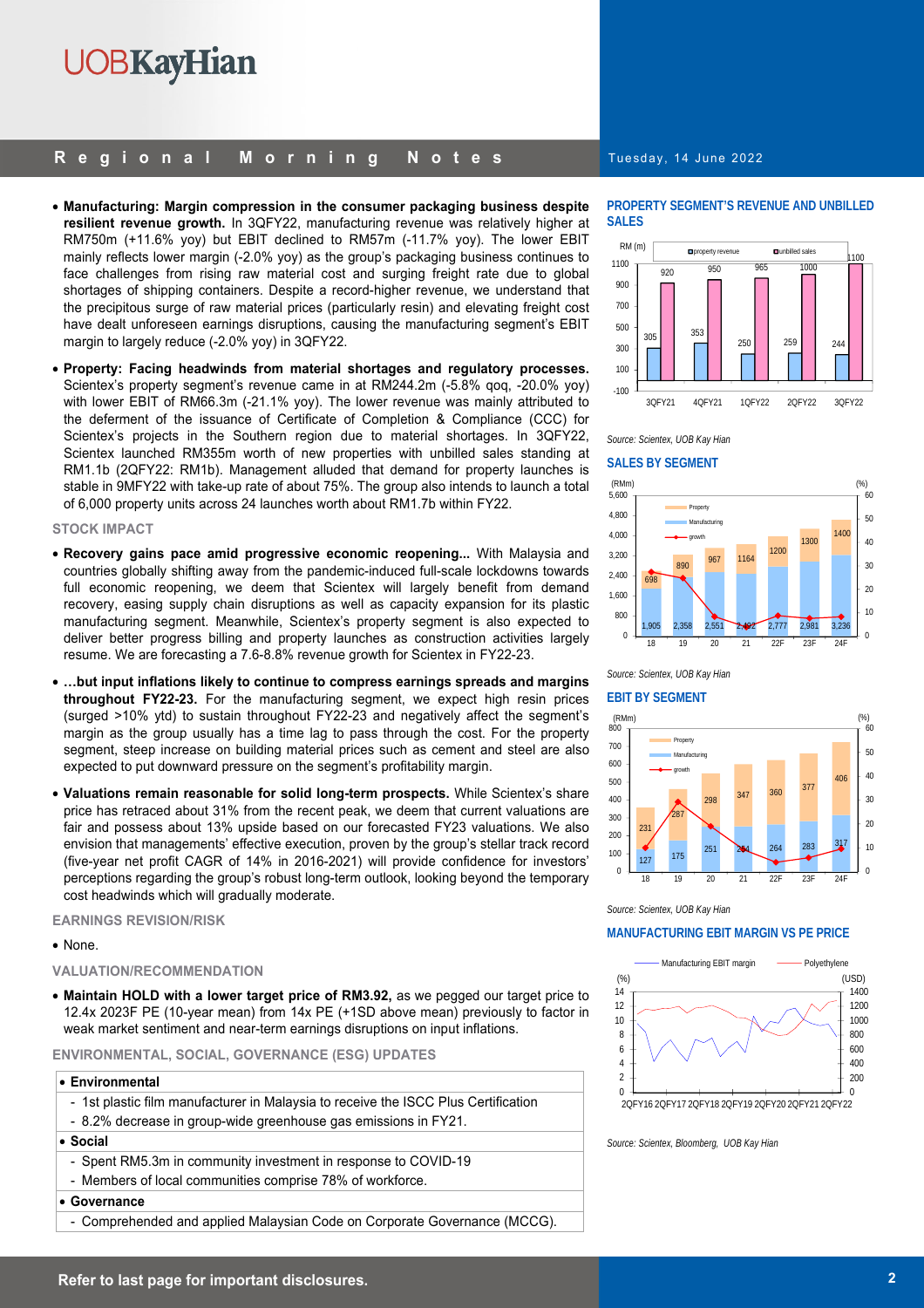# **UOBKayHian**

### **Regional Morning Notes**

Tuesday, 14 June 2022

**BALANCE SHEET** 

| <b>PROFIT &amp; LOSS</b>      |       |       |       |       |
|-------------------------------|-------|-------|-------|-------|
| Year to 31 Jul (RMm)          | 2021  | 2022F | 2023F | 2024F |
| Net turnover                  | 3,656 | 3,977 | 4,281 | 4,636 |
| EBITDA                        | 600   | 675   | 745   | 847   |
| Deprec. & amort.              | 110   | 101   | 113   | 124   |
| EBIT                          | 490   | 574   | 632   | 723   |
| Associate contributions       | 12    | 12    | 12    | 12    |
| Net interest income/(expense) | (11)  | (16)  | (14)  | (14)  |
| Pre-tax profit                | 490   | 570   | 630   | 721   |
| Tax                           | (115) | (131) | (126) | (144) |
| <b>Minorities</b>             | (29)  | (15)  | (18)  | (20)  |
| Net profit                    | 346   | 423   | 486   | 556   |
| Net profit (adj.)             | 346   | 423   | 486   | 556   |

| Year to 31 Jul (RMm)       | 2021  | 2022F | 2023F | 2024F |
|----------------------------|-------|-------|-------|-------|
| <b>Fixed assets</b>        | 1,383 | 1,582 | 1,769 | 1,945 |
| Other LT assets            | 1,777 | 1,780 | 1,780 | 1,780 |
| Cash/ST investment         | 243   | 374   | 585   | 841   |
| Other current assets       | 1.697 | 1,397 | 1.302 | 1,244 |
| Total assets               | 5,100 | 5,133 | 5,435 | 5,809 |
| ST debt                    | 819   | 565   | 565   | 565   |
| Other current liabilities  | 752   | 731   | 675   | 640   |
| LT debt                    | 301   | 301   | 301   | 301   |
| Other LT liabilities       | 130   | 127   | 127   | 127   |
| Shareholders' equity       | 2,896 | 3,192 | 3,532 | 3,922 |
| Minority interest          | 202   | 217   | 235   | 255   |
| Total liabilities & equity | 5,100 | 5,133 | 5,435 | 5,809 |

| <b>CASH FLOW</b>                 |          |          |          |          |
|----------------------------------|----------|----------|----------|----------|
| Year to 31 Jul (RMm)             | 2021     | 2022F    | 2023F    | 2024F    |
| Operating                        | 700      | 558      | 656      | 723      |
| Pre-tax profit                   | 601      | 570      | 630      | 721      |
| Tax                              | (124)    | (131)    | (126)    | (144)    |
| Deprec. & amort.                 | 126      | 101      | 113      | 124      |
| Working capital changes          | 94       | 18       | 40       | 23       |
| Other operating cashflows        | 3        | $\Omega$ | $\Omega$ | $\Omega$ |
| Investing                        | (776)    | (300)    | (300)    | (300)    |
| Capex (growth)                   | (776)    | (300)    | (300)    | (300)    |
| Investments                      | (20)     | $\Omega$ | 0        | 0        |
| Proceeds from sale of assets     | $\Omega$ | $\Omega$ | 0        | $\Omega$ |
| <b>Others</b>                    | 20       | $\Omega$ | $\Omega$ | $\Omega$ |
| Financing                        | (93)     | (127)    | (146)    | (167)    |
| Dividend payments                | (144)    | (127)    | (146)    | (167)    |
| Issue of shares                  | $\Omega$ | 0        | 0        | 0        |
| Proceeds from borrowings         | 86       | $\Omega$ | 0        | 0        |
| Loan repayment                   | (16)     | 0        | 0        | 0        |
| Others/interest paid             | (20)     | $\Omega$ | 0        | $\Omega$ |
| Net cash inflow (outflow)        | (170)    | 131      | 211      | 257      |
| Beginning cash & cash equivalent | 413      | 243      | 374      | 585      |
| Changes due to forex impact      | $\Omega$ | $\Omega$ | $\Omega$ | $\Omega$ |
| Ending cash & cash equivalent    | 243      | 374      | 585      | 841      |

| <b>KEY METRICS</b>        |        |       |       |       |
|---------------------------|--------|-------|-------|-------|
| Year to 31 Jul (%)        | 2021   | 2022F | 2023F | 2024F |
| Profitability             |        |       |       |       |
| <b>EBITDA</b> margin      | 16.4   | 17.0  | 17.4  | 18.3  |
| Pre-tax margin            | 13.4   | 14.3  | 14.7  | 15.5  |
| Net margin                | 9.5    | 10.6  | 11.4  | 12.0  |
| <b>ROA</b>                | 7.1    | 8.3   | 9.2   | 9.9   |
| <b>ROE</b>                | 12.7   | 13.9  | 14.5  | 14.9  |
|                           |        |       |       |       |
| Growth                    |        |       |       |       |
| Turnover                  | 3.9    | 8.8   | 7.6   | 8.3   |
| EBITDA                    | (9.1)  | 12.5  | 10.4  | 13.7  |
| Pre-tax profit            | (9.9)  | 16.2  | 10.6  | 14.4  |
| Net profit                | (11.2) | 22.1  | 14.9  | 14.4  |
| Net profit (adj.)         | (11.2) | 22.1  | 14.9  | 14.4  |
| <b>EPS</b>                | (11.2) | 22.1  | 14.9  | 14.4  |
|                           |        |       |       |       |
| Leverage                  |        |       |       |       |
| Debt to total capital     | 26.6   | 20.3  | 18.7  | 17.2  |
| Debt to equity            | 38.7   | 27.1  | 24.5  | 22.1  |
| Net debt/(cash) to equity | 30.3   | 15.4  | 8.0   | 0.6   |
| Interest cover (x)        | 53.8   | 41.8  | 52.9  | 60.1  |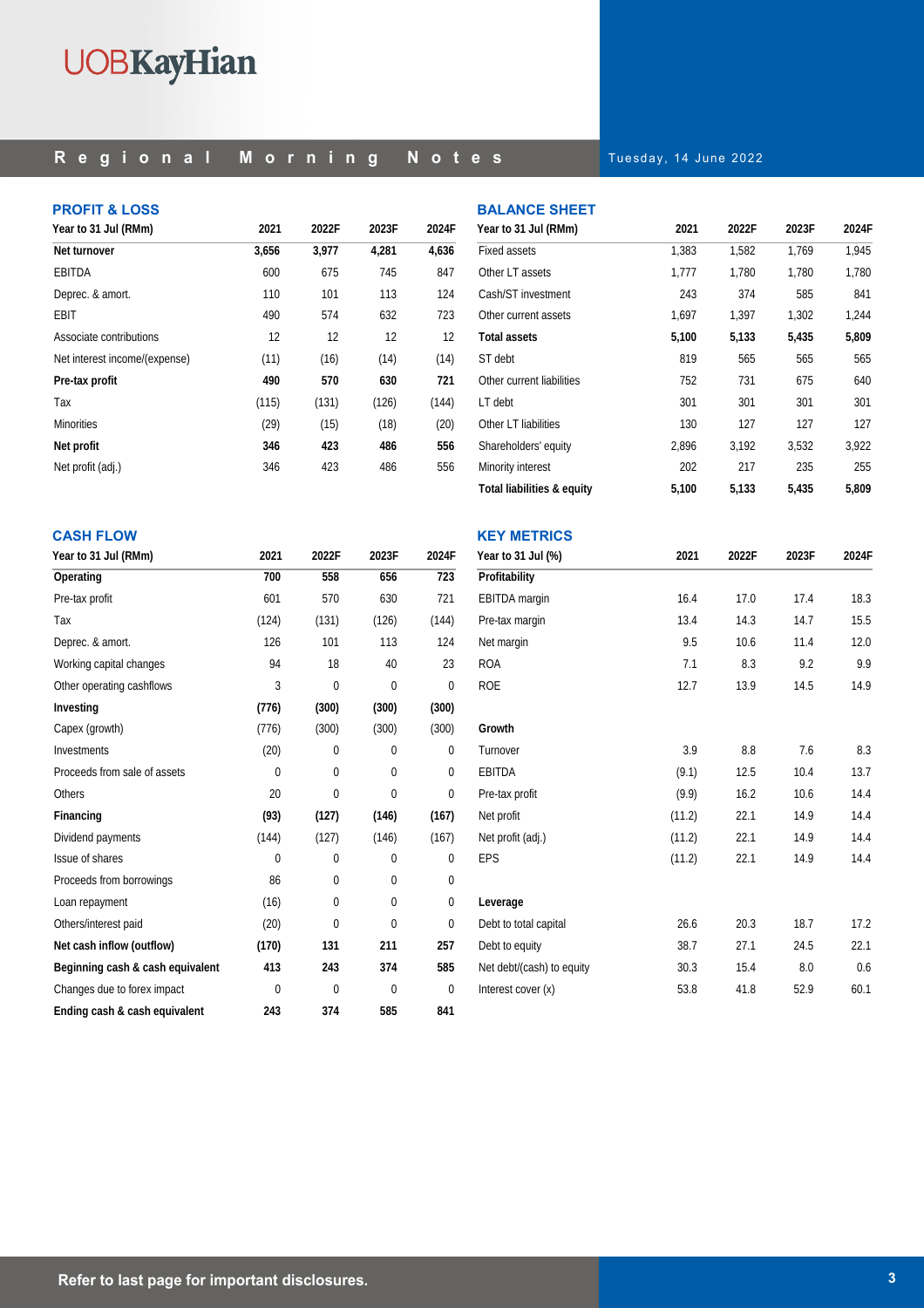

#### **Regional Morning Notes**

Tuesday, 14 June 2022

#### Disclosures/Disclaimers

This report is prepared by UOB Kay Hian Private Limited ("UOBKH"), which is a holder of a capital markets services licence and an exempt financial adviser in Singapore.

This report is provided for information only and is not an offer or a solicitation to deal in securities or to enter into any legal relations, nor an advice or a recommendation with respect to such securities.

**This report is prepared for general circulation.** It does not have regard to the specific investment objectives, financial situation and the particular needs of any recipient hereof. Advice should be sought from a financial adviser regarding the suitability of the investment product, taking into account the specific investment objectives, financial situation or particular needs of any person in receipt of the recommendation, before the person makes a commitment to purchase the investment product.

This report is confidential. This report may not be published, circulated, reproduced or distributed in whole or in part by any recipient of this report to any other person without the prior written consent of UOBKH. This report is not directed to or intended for distribution to or use by any person or any entity who is a citizen or resident of or located in any locality, state, country or any other jurisdiction as UOBKH may determine in its absolute discretion, where the distribution, publication, availability or use of this report would be contrary to applicable law or would subject UOBKH and its connected persons (as defined in the Financial Advisers Act, Chapter 110 of Singapore) to any registration, licensing or other requirements within such jurisdiction.

The information or views in the report ("Information") has been obtained or derived from sources believed by UOBKH to be reliable. However, UOBKH makes no representation as to the accuracy or completeness of such sources or the Information and UOBKH accepts no liability whatsoever for any loss or damage arising from the use of or reliance on the Information. UOBKH and its connected persons may have issued other reports expressing views different from the Information and all views expressed in all reports of UOBKH and its connected persons are subject to change without notice. UOBKH reserves the right to act upon or use the Information at any time, including before its publication herein.

Except as otherwise indicated below, (1) UOBKH, its connected persons and its officers, employees and representatives may, to the extent permitted by law, transact with, perform or provide broking, underwriting, corporate finance-related or other services for or solicit business from, the subject corporation(s) referred to in this report; (2) UOBKH, its connected persons and its officers, employees and representatives may also, to the extent permitted by law, transact with, perform or provide broking or other services for or solicit business from, other persons in respect of dealings in the securities referred to in this report or other investments related thereto; (3) the officers, employees and representatives of UOBKH may also serve on the board of directors or in trustee positions with the subject corporation(s) referred to in this report. (All of the foregoing is hereafter referred to as the "Subject Business"); and (4) UOBKH may otherwise have an interest (including a proprietary interest) in the subject corporation(s) referred to in this report.

As of the date of this report, no analyst responsible for any of the content in this report has any proprietary position or material interest in the securities of the corporation(s) which are referred to in the content they respectively author or are otherwise responsible for.

#### **IMPORTANT DISCLOSURES FOR U.S. PERSONS**

This research report was prepared by UOBKH, a company authorized, as noted above, to engage in securities activities in Singapore. UOBKH is not a registered broker-dealer in the United States and, therefore, is not subject to U.S. rules regarding the preparation of research reports and the independence of research analysts. This research report is provided for distribution by UOBKH (whether directly or through its US registered broker dealer affiliate named below) to "major U.S. institutional investors" in reliance on the exemption from registration provided by Rule 15a-6 of the U.S. Securities Exchange Act of 1934, as amended (the "Exchange Act"). All US persons that receive this document by way of distribution from or which they regard as being from UOBKH by their acceptance thereof represent and agree that they are a major institutional investor and understand the risks involved in executing transactions in securities.

Any U.S. recipient of this research report wishing to effect any transaction to buy or sell securities or related financial instruments based on the information provided in this research report should do so only through UOB Kay Hian (U.S.) Inc ("UOBKHUS"), a registered brokerdealer in the United States. Under no circumstances should any recipient of this research report effect any transaction to buy or sell securities or related financial instruments through UOBKH.

UOBKHUS accepts responsibility for the contents of this research report, subject to the terms set out below, to the extent that it is delivered to and intended to be received by a U.S. person other than a major U.S. institutional investor.

The analyst whose name appears in this research report is not registered or qualified as a research analyst with the Financial Industry Regulatory Authority ("FINRA") and may not be an associated person of UOBKHUS and, therefore, may not be subject to applicable restrictions under FINRA Rules on communications with a subject company, public appearances and trading securities held by a research analyst account.